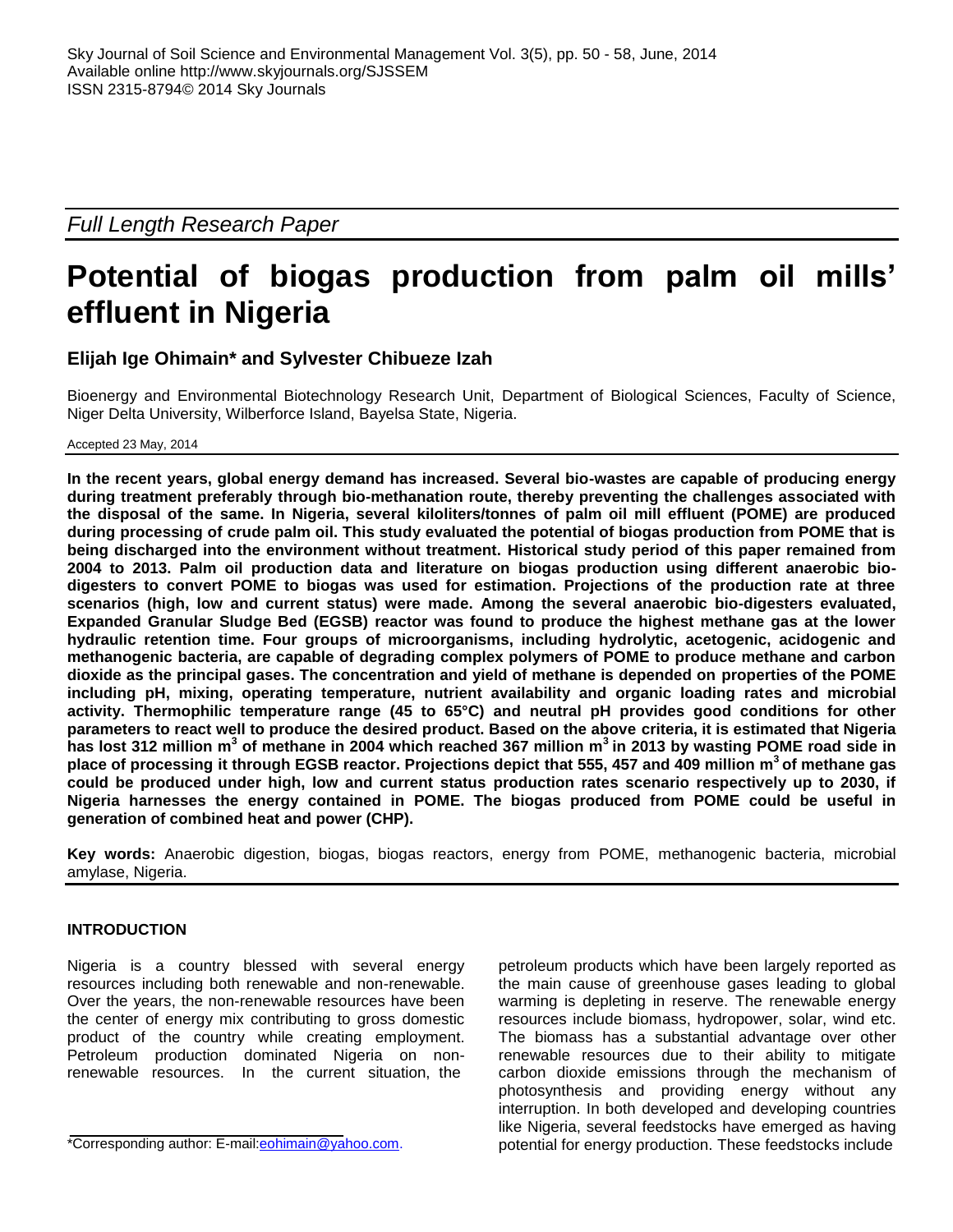

**Figure 1.** The total FFB produced in Nigeria (2004 – 2013).

cassava, sugar cane, sweet sorghum and oil palm. Oil palm is the most productive oil bearing crop in the world that thrives in both tropical and subtropical regions (Izah and Ohimain, 2013a). The crude palm oil produced has found applications in food and biodiesel production (Ohimain et al., 2012a; Izah and Ohimain, 2013b). During oil palm processing, enormous wastes are generated that so far remained underutilized in palm oil mills in Nigeria. These wastes from oil palm processing include both solid (Empty fruit bunch, palm press fiber, palm kernel shell and chaff) (Ohimain et al., 2013a; Ohimain and Izah, 2013a, 2014a) and liquid wastes (Palm oil mill effluents) (Ismali et al., 2010; Ohimain and Izah, 2013b; Ohimain et al., 2013c, 2012b,c). POME is generally discharged into the ecosystem the stream/water bodies in mills close to rivers and find its way into the soil without adequate treatment, while the unutilized solid waste is burnt on the road side adjacent to the mill leading to loss of energy and air pollution (Ohimain et al., 2013a).

During palm oil production, large volume of water is used, of which substantial quantity ends up as POME. Ahmad et al. (2003) and Wu et al. (2009) reported that in the processing of one tonne of Fresh Fruit Bunch (FFB) about 5 to 7.5 tons of water is used. Out of this water quantity, as Ohimain and Izah (2013b), Singh et al. (2010), Okwute and Isu (2007), Awotoye et al. (2011) and Chavalparit et al. (2006) reported that about 50 to 79% ends up as POME. In Nigeria, over the years, several million tonnes of water is being used for oil palm processing and a large quantity of the same ends up as POME, which is normally discharged into the ecosystem untreated leading to loss of biodiversity including flora and fauna especially fisheries (Sridhar and Adeoluwa, 2009; Awotoye et al., 2011). In addition to above losses odor pollution is also associated with POME if discharged especially during the rainy season thereby causing environmental nuisance to inhabitants of the region. Figure 1 shows the estimated values of FFB production in Nigeria, while Figure 2 shows the POME generated during oil palm processing in the last 10 financial years starting from 2004 to 2013.

The POME discharged into the environment emits greenhouse gases including methane and carbon dioxide. Methane and carbon dioxide are produced under anaerobic conditions, but under aerobic condition, carbon dioxide and water are produced. Basically greenhouse gases contribute to climatic change impacting on biodiversity that include change in the breading pattern, population and ecosystem deterioration. Methane gas is 21 times deleterious compare to carbon dioxide (Energy Wise, 2011). Ohimain and Izah (2014b) reported that the possible contribution of methane and carbon dioxide from POME to greenhouse gases is rising and going on unnoticed. Figure 3 shows the possible methane and carbon dioxide that could have been emitted from POME in the last 10 years (2004 - 2013). The authors reported that the value could be significantly lesser since POME is discharged after processing in aerobic/oxidation ponds. POME is degraded by the activities of hydrolytic, acetogenic, acidogenic and methanogenic microorganisms in anaerobic digestion. Biogas is produced from POME using aerobic (open pond system) and anaerobic digester (closed pond/digester). High concentration of biogas is produced under anaerobic conditions compared to aerobic state. In this regard, different anaerobic bio-digesters have been developed to capture methane gas from POME in different countries. These include:

Up-flow anaerobic sludge blanket (UASB) reactor, Up-flow anaerobic sludge fixed-film (UASFF) reactor, Modified anaerobic baffled reactor (MABR), Continuous stirred tank reactor (CSTR), Anaerobic pond, anaerobic digester, Expanded granular sludge bed (EGSB) reactor,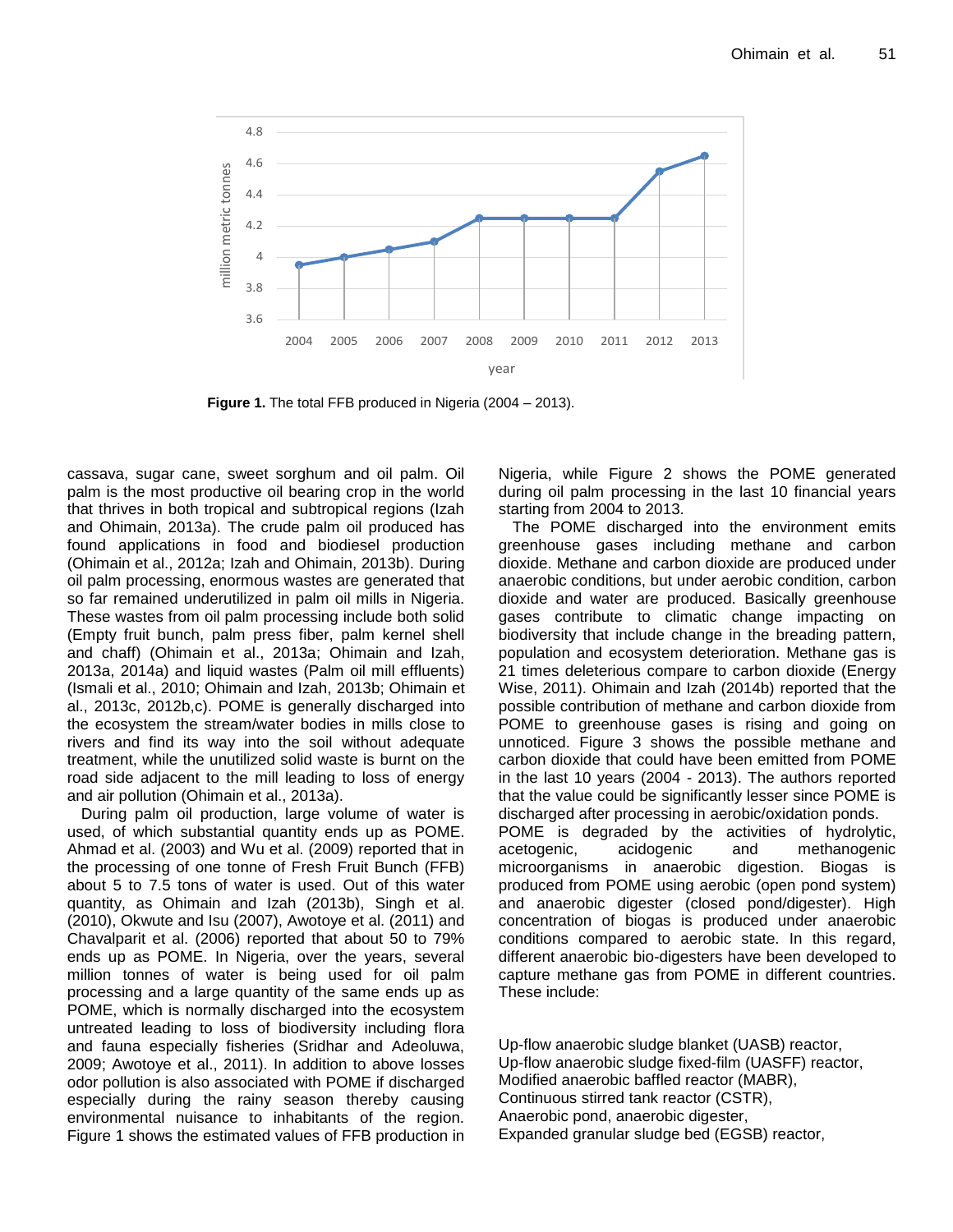

**Figure 2.** The total POME generated in Nigeria (2004 – 2013).



**Figure 3.** Methane and carbon dioxide emission from POME in Nigeria since the past 10 years.

Ultrasonic Membrane Anaerobic System (UMAS), Membrane Anaerobic System (MAS) and Anaerobic filtration.

During bio-methanation process, several factors including pH, mixing, operating temperature, nutrient availability and organic loading rates (Abdurahman et al., 2011, 2013; Poh and Chong, 2009), and microbial activity influence the overall methane yield. In anaerobic digestion, the microorganisms in anaerobic/anoxigenic conditions help in the stabilization of the organic matter by converting it into methane and other useful product (Irvan et al., 2012).

Microorganisms utilize the nutrient found in POME thereby reducing the organic reduction rate to produce methane under anaerobic condition. The population of the POME microorganisms could be a function of methane formation rate. Ujoji, (1997), Ohimain et al. (2012b) reported that POME microbial population range of 10<sup>6</sup>cfu/ml. Similarly, Ohimain et al. (2013c) reported a lower population of 10<sup>5</sup>cfu/ml in a semi-mechanized palm oil mill in Nigeria. In most bioreactor, biogas production decrease at increasing HRT. Faisal and Unno (2001) reported at HRT of 10 days biogas production per day was 12.21% which increased to 42.11% at 3 days HRT using MABR technology. Hydraulic Retention Time (HRT)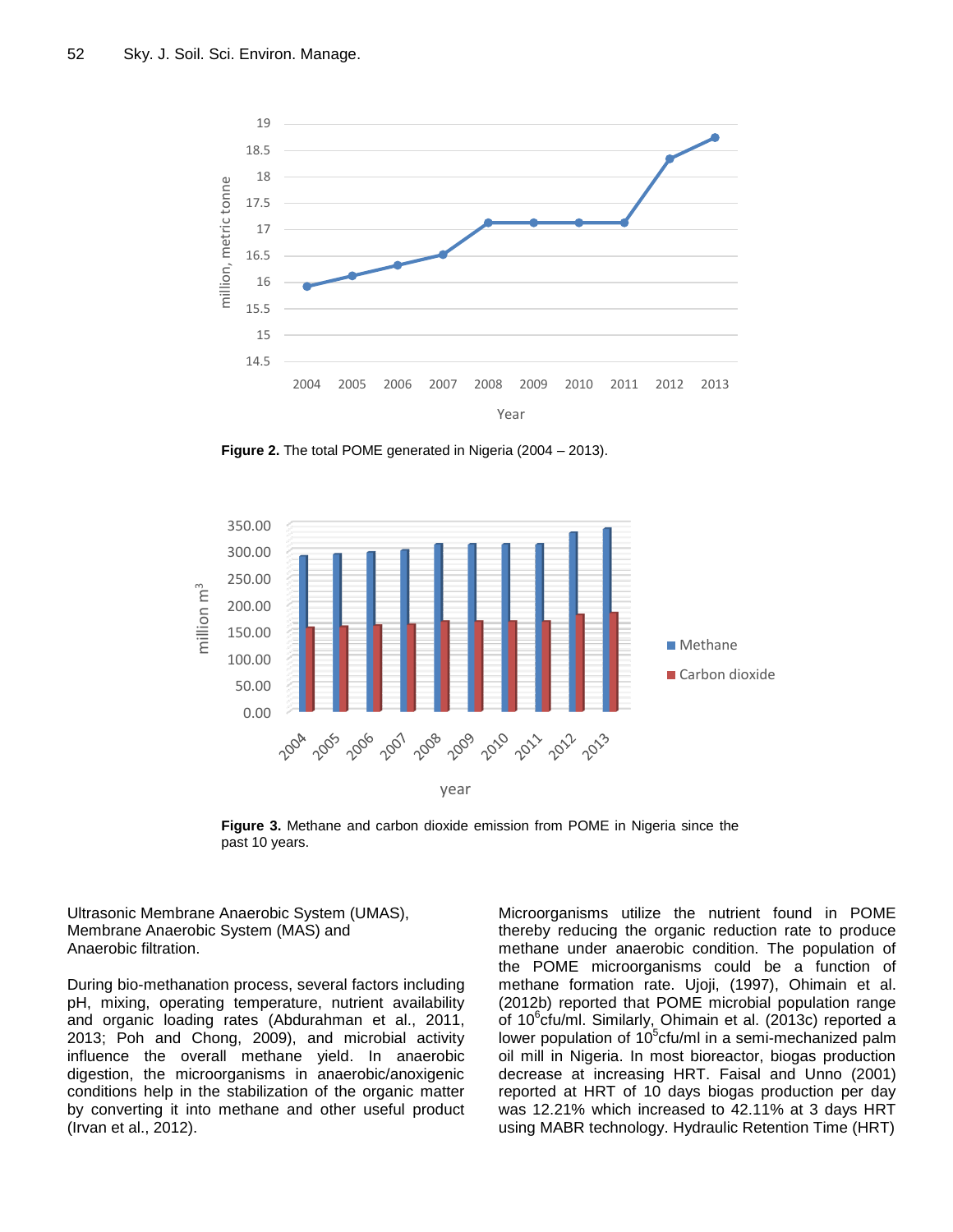indicates the average time the POME resides in a reactor during biogas production. Several quantum of methane yield at varying HRT have been reported.

Faisal and Unno (2001) reported optimum yield of methane (67.3%) at HRT of 3 days using MABR. Anaerobic digester produces 66.41% methane concentration at 6.5 days HRT (Chotwattanasak and Puetpaiboon, 2011), UMAS produced 68.5% methane at 5.40 days HRT (Abdurahman et al., 2013), 68.7% methane at 5.70 days HRT using MAS technology (Abdurahman et al., 2011). These HRT properties could affect other biogas production such as bio-hydrogen. Vijayaraghavan and Ahmad (2006) reported an average hydrogen gas generation of 57% at 7 days HRT, 0.42L/g COD destroyed, using anaerobic contact filter technology. Ismali et al. (2010) reported that 52% hydrogen is produced at 2 day HRT.

The organic loading rate (OLR) is the quantity of organic matter that is fed into the digester over a period of time. Yejian et al. (2011) reported that EGSB reactor have a high efficiency in POME treatment at high and short OLR and HRT respectively. The authors reported a CODremoval efficiency of 90.5% at HRT of 3 days and OLR of 10.5 kg  $\text{COD/m}^3$ day, which led to 46% organic matter of the POME forming methane. According to Poh and Chong (2009), the organic loading rate of POME and HRT needs to be balanced to achievegood digester operation properties. The organic loading rate is often challenged by the activities of hydrolytic and acidogenic microorganisms which produce intermediary products fast. Methanogenesis is often very slow; therefore methanogens would not be able to convert fatty acids to useful product swiftly.

The pH value of anaerobic digester determines the performance and stability of the system for the production of methane. Methanogensis process influences the pH of the reaction by swerving it away from normal. According to Abdurahman et al. (2011, 2013) these could be resolved by adding NaOH to maintain the pH of the system at optimum range (6.8 - 7.0), mixing to provide good contact between the POME and the microorganisms, reduce the formation of intermediate products and stabilizes the reaction environmental conditions. The intermediate products like fatty acid can enhance dropping of pH leading to system failure due to the activities of methanogens. Microorganisms during biomethanation adapt to pH change toward acid or alkalinity. Though, most pH tends to move toward alkalinity during the process. Most methane producing microorganisms during biomethanation produce optimum yield at the pH of 6.8 to 7.6. In Nigeria POME is usually discharged at a pH of 5.21 – 6.56 (Awotoye et al., 2011; Ohimain et al., 2012c; 2013c). Nayono (2010) reported that optimum yield is attained at neutral pH (7.0). For adjusting the POME to required pH level bicarbonates of sodium and potassium and lime are added due to their soluble properties and low harmful impact (Nayono,

2010).

During anaerobic digestion, the microorganisms need nutrient to produce optimum yield. Several nutrients including potassium, sodium, magnesium, calcium, iron, cadmium, chromium, nitrogen etc are required for effective performance. Ohimain et al. (2012c, 2013c), Awotoye et al. (2011), Borja et al. (1996), Wood et al. (1979), Begum and Saad, (2013) have reported that POME is rich in nutrients. The authors reported that POME contains high chemical oxygen demand (COD) and biochemical oxygen demand (BOD). During reaction, the COD and BOD are reduced to set standard values harmless to the environment on discharge. POME nutrient and other inhibitory materials lead to failure of the microbial consortia to adapt/acclimatize during anaerobic digestion. According to Nayono (2010), acclimatization is the capacity of microorganism to reorganize their metabolic resources to overcome the metabolic shock produced by the inhibitory substances when their concentrations increase.

Also, Khong et al. (2012) stated that acclimatization can be achieved by adding biomass to adjust the properties of the mixture in a certain proportion over a period of time. The authors stated that these could enhance the tolerance level, lag phase reduction prior to methane production and overall decrease in toxicity build up. The nutrients especially light ions have the ability to cause inhibition. Nutrient concentration is important for the stimulation of microbial growth. Therefore, low level of these nutrients could reduce growth leading to inhibition. Heavy metals are toxic especially when they exceed their threshold value.

According to Chen et al. (2008), the toxicity is associated to the inability of heavy metals to activate extensive range of enzymes by binding the metals and protein molecules they contain. To a larger extent, inhibition is caused by reaction conditions including temperature and pH (Nayono, 2010).

Internal temperature of the biogas reactor affects the biomethanation processes and the effectiveness of biogas production. In Nigeria during the point of discharge of POME the temperature is estimated between 60 - 80°C. Several microorganisms including mesophilic (35°C) and thermophilic (55°C) have been extensively studied for biogas production in anaerobic bioreactor. At thermophilic temperature, more methane gas is produced as compared to mesophilic temperature under the same conditions. Irvan et al. (2012) reported optimum methane concentration of 67% at HRT 4, 6 and 8 days using CSTR under thermophilic temperature range. Yejian et al. (2011) reported that EGSB reactor could produce 70% methane in 3 days HRT under mesophilic temperature range (20 to 45°C). Yeoh (2004) reported that methane concentration of 60% at 35°C and 65% at 45 - 55°C, though at varying temperature (i.e. 45°C, 50°C and 55°Cat 0.60, 0.65 and 0.92 m<sup>3</sup>/kg – BOD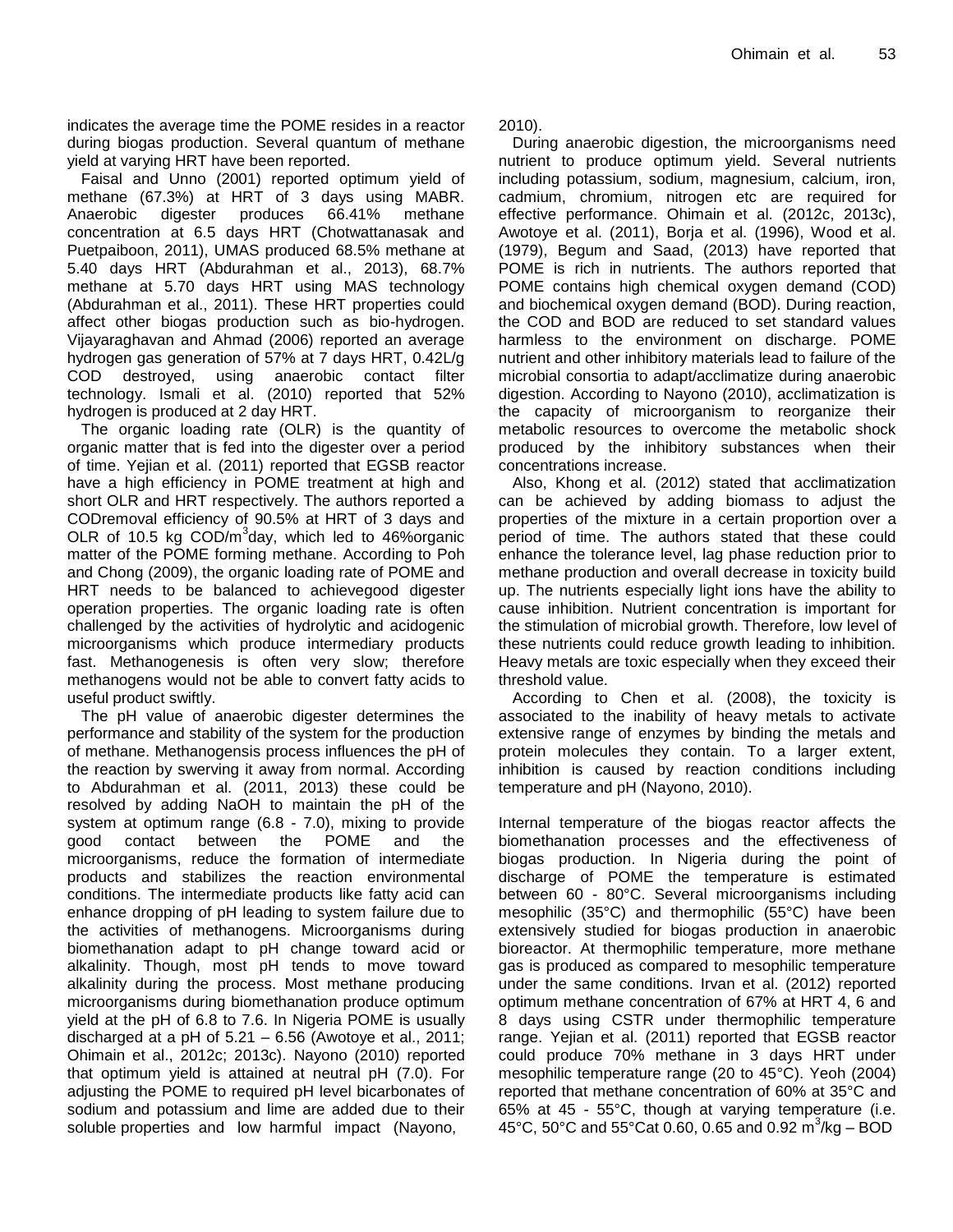respectively) an increase of 42% and 53% in methane yield wasnoted when the temperature was raised to 55°C from 45°C and 50°C respectively. The author also stated that under mesophilic temperature range, on the other hand, the methane yield (0.47  $m^3$ /kg – BOD added) was almost doubled, with a 96% increase. Therefore, thermophilic bacteria are more vigorous in tolerating temperature changes (Nayono, 2010). According to Yeoh (2004) several energy resources are lost under mesophilic temperature conditions. According to the author, Malaysia can generate about 5% renewable energy demand using thermophic temperature as against 2% generated under mesophilic condition.

The biogas produced through these approaches/reactors has high combustion characteristics i.e. high calorific value. Production of biogas is environment friendly and economically and socially desirable to produce energy for better living of the inhabitants hence should be sustained as long as palm oil mills are producing palm oil and allied effluents. Biogas produced from POME could be used for both heat and power generation. The utilization of POME for biogas production could prevent the harmful environmental impacts associated with the discharge into the ecosystem. Biogas is a type of biofuel that environmental sustainable as compared to petroleum products. Energy and environmental degradation are major problems confronting humanity in the recent times. Due to the intense search of environmental friendly fuel and discharge that could reduce pollution or degradation, biofuel stands as a means of achieving both ends. Therefore, this study evaluates potential of biogas captured from POME in Nigeria. Also, the study could be beneficial to the government, policy makers and individuals involved in renewable energy production and combating the ill effect of greenhouse gas emissions in Nigeria.

# **METHODOLOGY**

Baseline information used for this study was obtained from literature review. Data obtained were used to estimate the biogas potential from POME that have remained un-tapped in Nigeria from 2004 to 2013 and future projections up to 2029 based on three projection scenarios i. e. high, low and current production status.

#### **Estimation of total biogas using optimized anaerobic system**

Biogas produced from anaerobic system is a mixture of 65% methane and 35% carbon dioxide. It could be optimized to produce more at varying hydraulic retention time (HRT) and anaerobic system. Faisal and Unno (2001) reported that MABR could produce 69.1, 68.0, 70.2, 67.3, 69.1 and 71.2% methane gas at 3, 5, 6, 7, 8

and 10 days HRT. 67.3% methane gas production is the best because it has 27.4 methane gas rates (1 per day) at 3 days HRT (Faisal and Unno, 2001), Zinatizadeh et al. (2006) reported a methane gas in the range of  $30 -$ 84%. The authors stated that 61.41% methane concentration is the best due to lower HRT of 1.5 days using UASFF. Yacob et al. (2006) reported that anaerobic pond could produce 54.4% methane at 40 days HRT. Yacob et al. (2005) reported that anaerobic digester could produce 36% methane gas at HRT of 20 days. Chotwattanasak and Puetpaiboon (2011) have similarly produced 70.3, 69.29, 66.83 and 66.41% methane gas at HRT of 14, 10, 7 and 6.5 days respectively in anaerobic digester. Methane production rate of 66.41% was the best due to lower HRT. Irvan et al. (2012) reported methane concentration of 67, 66 and 63% at HRT 4, 6 and 8 days respectively using CSTR at thermophilic temperature conditions. The authors reported that 67% methane concentration is the best yield due to lower HRT of 4 days. Yejian et al. (2011) reported that expanded granular sludge bed (EGSB) reactor could produce 70% methane in 3 days HRT under mesophilic temperature conditions. Abdurahman et al. (2013) reported that Ultrasonic Membrane Anaerobic System (UMAS) could generate 79% 75.5% 70.2% 71.8% 70.6% and 68.5% at HRT of 480.3, 76.40, 20.3, 8.78, 7.36 and 5.40 days respectively. The authors reported that 68.5% methane yield at 5.40 HRT is the best due to the ability to produce 0.59 l/g. Abdurahman et al. (2011) reported that Membrane Anaerobic System (MAS) could produce 74.2% 72.6% 69.7% 70.8% 69.1% and 68.7% methane at HRT of 400.6, 63.6, 20.4, 11.6, 8.86 and 5.70 days respectively. The authors reported that 68.7% methane at 5.70 days HRT is the most suitable due to the methane yield of 0.58 l/g. Borja and Banks (1994a) reported that UASB could produce 54.2% methane in 3 days HRT. Borja and Banks (1994b) reported that anaerobic filtration could produce 63% methane in HRT of 15 days. Therefore, in this study the anaerobic configuration that produced above 65% methane concentration at <10 days HRT retention time was considered for the calculation of methane yield. The total potential of biogas that could have been produced in Nigeria using various anaerobic bio-digester for the last 10 years and projections up to 2029 based on the scenarios (i.e high, low and current production status) (Figure 4).

# **RESULTS AND DISCUSSION**

Biogas which mainly consists of methane and carbon dioxide are produced in large amount during anaerobic digestion. Methane is the major product produced from biomethanation process. Several configurations of anaerobic bioreactors have been utilized to produce methane with high concentration at low HRT. Table 1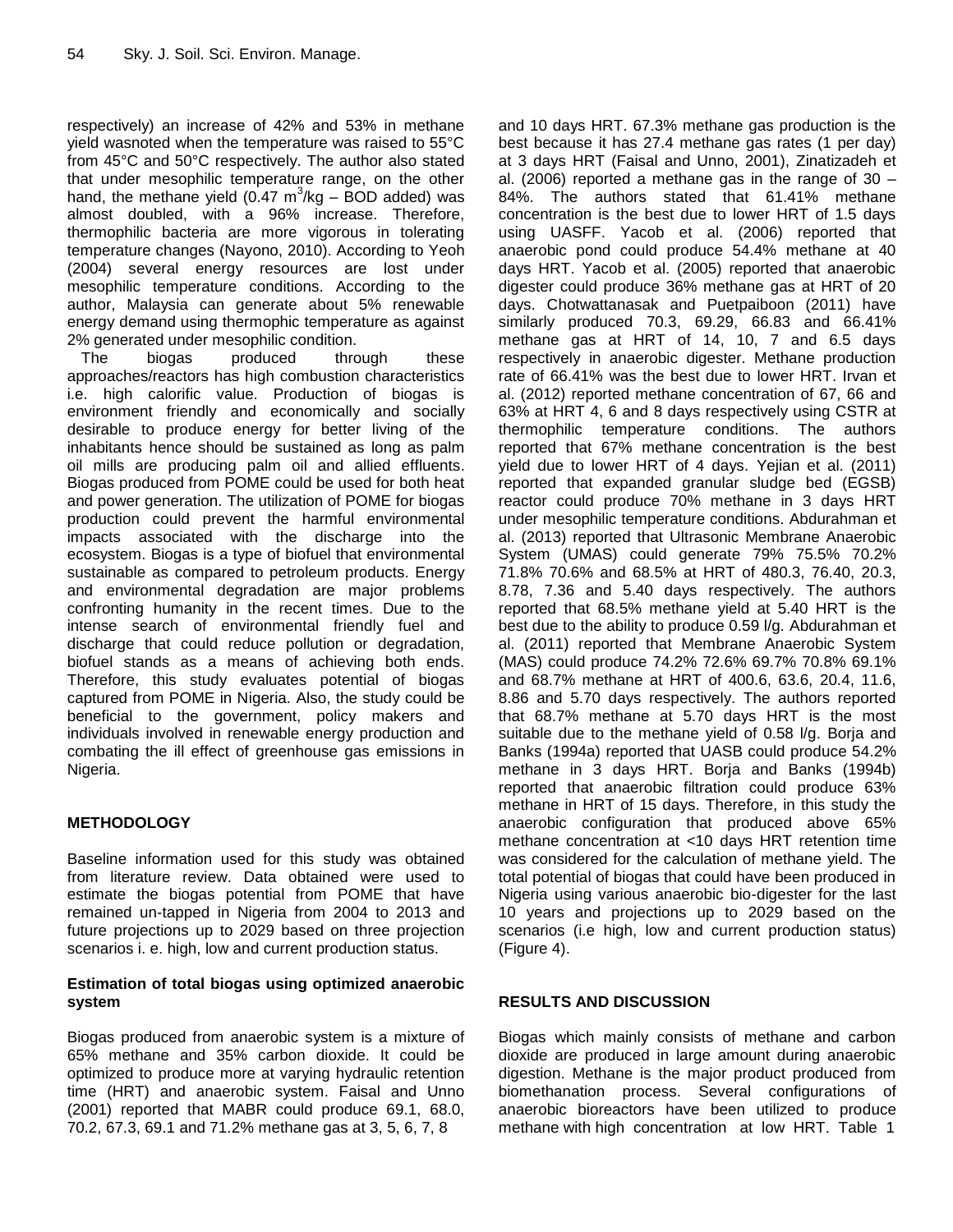

**Figure 4.** Estimated potential of biogas production from POME in Nigeria (2004 – 2013) and project scenario (2017 – 2029).

**Table 1.** Potential methane yield from POME in Nigeria using various anaerobic bio-digesters based on historical data.

| Year | Biogas, $m^3$ |               |             |               |                    |               |  |  |  |
|------|---------------|---------------|-------------|---------------|--------------------|---------------|--|--|--|
|      | <b>MAS</b>    | <b>UMAS</b>   | <b>EGSB</b> | <b>CSTR</b>   | Anaerobic digester | <b>MABR</b>   |  |  |  |
| 2004 | 306.303.243.8 | 305.411.513.3 | 312.099.375 | 298.723.687.5 | 296.093.135.6      | 300.061.256.3 |  |  |  |
| 2005 | 310.180.500.0 | 309,277,500.0 | 316.050.000 | 302.505.000.0 | 299.841.150.0      | 303,859,500.0 |  |  |  |
| 2006 | 314.057.756.3 | 313.143.468.8 | 320,000,625 | 306.286.312.5 | 303.589.164.4      | 307,657,743.8 |  |  |  |
| 2007 | 317,935,012.5 | 317,009,437.5 | 323,951,250 | 310,067,625.0 | 307, 337, 178.8    | 311,455,987.5 |  |  |  |
| 2008 | 329,566,781.3 | 328,607,343.8 | 335,803,125 | 321,411,562.5 | 318,581,221.9      | 322,850718.8  |  |  |  |
| 2009 | 329,566,781.3 | 328,607,343.8 | 335,803,125 | 321,411,562.5 | 318,581,221.9      | 322.850718.8  |  |  |  |
| 2010 | 329,566,781.3 | 328.607.343.8 | 335,803,125 | 321,411,562.5 | 318,581,221.9      | 322,850718.8  |  |  |  |
| 2011 | 329,566,781.3 | 328,607,343.8 | 335,803,125 | 321,411,562.5 | 318,581,221.9      | 322.850718.8  |  |  |  |
| 2012 | 352,830,318.8 | 351,803,156.3 | 359,506,875 | 344,099,437.5 | 341,069,308.1      | 345,640,181.3 |  |  |  |
| 2013 | 360,584,831.3 | 359,535,093.8 | 367,408,125 | 351,662,062.5 | 348,565,336.8      | 353,236,668.8 |  |  |  |

presents the quantity of methane gas that would have been produced in Nigeria, if POME produced from palm oil mills for the period of study i.e. from 2004 to 2013 would have been collected and treated using various anaerobic bioreactors at different HRT and conditions. Also projections made are presented in Table 2.

The result indicated that Nigeria could have produced 306 million  $m^3$  in 2004 of methane which was estimated to have reached 360 million m<sup>3</sup> in 2013, if MAS bioreactor were used under 5.7 days HRT in MAS. At high, low and current status projection scenario, 544, 449 and 402 million  $m^3$  of methane respectively could be produced up to 2030.

Using EGSB treatment system, Nigeria would have produced 312 million  $m^3$  of methane gas in 2004 which could have reached 367 million m<sup>3</sup> in 2013 at 3 days HRT, and it was projected to reach 555, 457 and 409 million  $m^3$  at high, low and current status projection scenario respectively by 2029.

CSTR could have been used to treat POME to produce 298 million  $m^3$  in 2004 of methane which could have reached 351 million m<sup>3</sup> 2013 at days HRT. Projection showed that using CSTR technology, Nigeria could produce 531, 359 and 392 million  $m^3$  of methane at high, low and current status projection category respectively by 2029.

The use of UMAS technology could have generated 305 million  $m^3$  in 2004 of methane, which could have reached 359 million m<sup>3</sup> in 2013 at HRT of 5.4 days, and projections indicated that high, low and current status scenario could produce 543, 447 and 400 million  $m^3$  of methane respectively up to 2030.

The use of anaerobic bio-digester showed that 296 million m<sup>3</sup> in 2004 of methane which could have reached 348 million m<sup>3</sup> in 2013 at HRT of 6.5 days. High, low and current status projection scenario indicated that Nigeria could produce  $526$ , 434 and 388 million  $m^3$  of methane respectively up to 2030.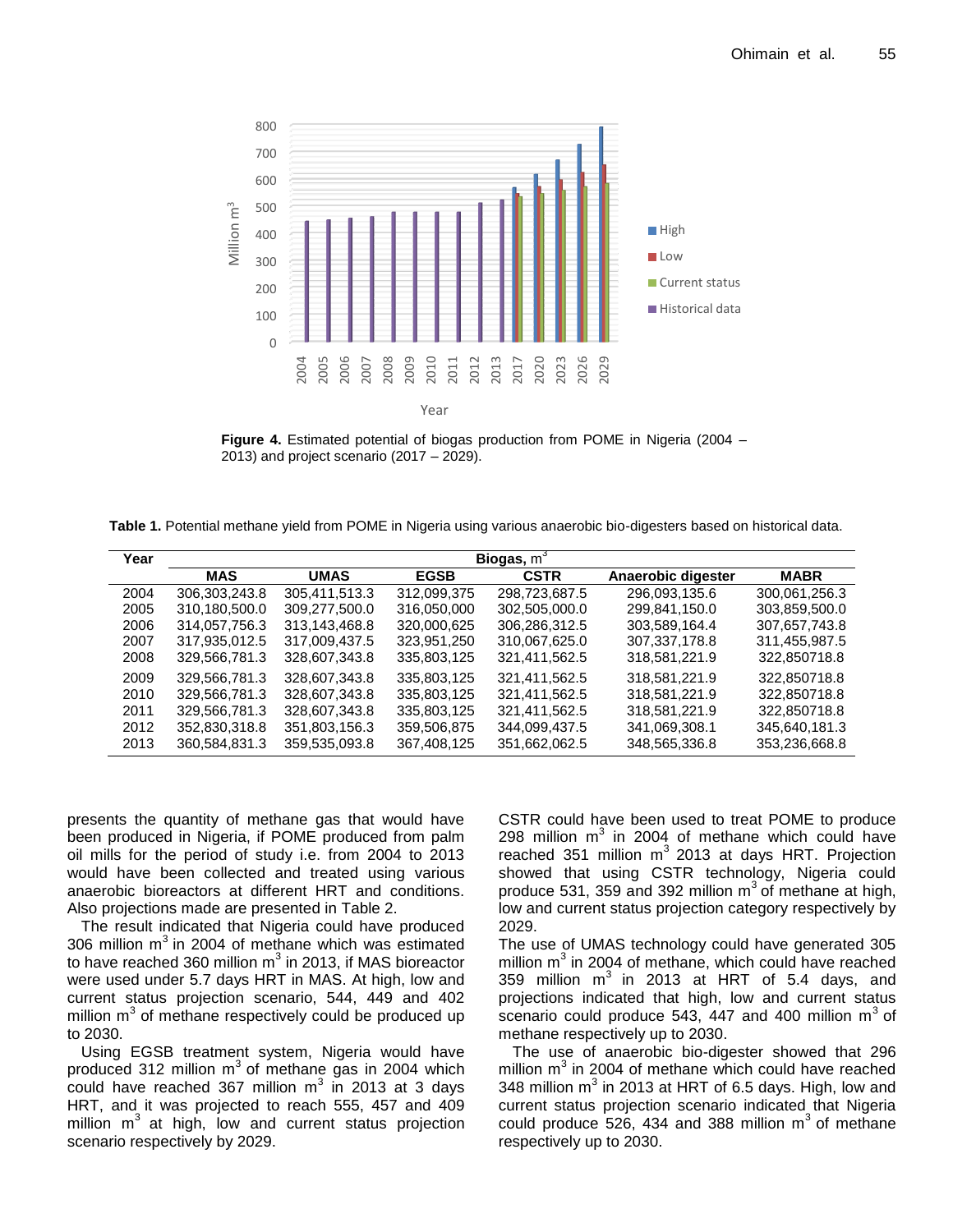| Year | Biogas, $m^3$     |                   |                   |                   |                       |                 |  |  |  |
|------|-------------------|-------------------|-------------------|-------------------|-----------------------|-----------------|--|--|--|
|      | MAS               | <b>UMAS</b>       | <b>EGSB</b>       | <b>CSTR</b>       | Anaerobic digester    | <b>MABR</b>     |  |  |  |
| 2017 | (391,595,126.7)   | (390,455,111.8)   | (399,005,223.8)   | (381, 904, 999.9) | (378,541,955.8)       | (383,615,022.3) |  |  |  |
|      | [376,712,009.0]   | [375,615,321.9]   | [383,840,474.9]   | [367,390,168.9]   | [364, 154, 942.0]     | [369,035,199.5] |  |  |  |
|      | {368,517,697.5}   | ${367,444,865.8}$ | ${375,491,103.8}$ | {359,398,627.9}   | ${356, 233, 774.3}$   | {361,007,202.5} |  |  |  |
| 2020 | (425, 272, 307.7) | (424,034,251.4)   | (433, 319, 673.0) | (414, 748, 829.9) | (411,096,564.1)       | (416,605,914.2) |  |  |  |
|      | [393,692,291.7]   | [392,546,171.5]   | [401,142,073.1]   | [383,950,269.9]   | [380, 569, 215.3]     | [385,669,450.3] |  |  |  |
|      | {376,625,086.9}   | ${375,528,562.9}$ | ${383,751,908.1}$ | {367,305,397.7}   | ${364,070,917.3}$     | {368,050,048.7} |  |  |  |
| 2023 | (461,845,729.2)   | (460,501,200.1)   | (470,585,168.0)   | (450, 417, 232.2) | (446,450,871.5)       | (452,434,025.8) |  |  |  |
|      | [411,369,075.9]   | [410,171,494.9]   | [419,153,352.5]   | [401,189,637.3]   | [397, 656, 773.4]     | [402,986,008.9] |  |  |  |
|      | {384,910,838.4}   | ${383,790,283.2}$ | {392,194,450.0}   | ${375,386,116.4}$ | ${372,080,477.5}$     | {377,066,949.8} |  |  |  |
| 2026 | (501,564,461.6)   | (500, 104, 303.0) | (511, 055, 492.2) | (489,153,113.9)   | (484,845,646.2)       | (491,343,324.8) |  |  |  |
|      | [429, 839, 547.4] | [428, 588, 195.4] | [437,973,338.3]   | [419, 203, 052.4] | [415,511,562.8]       | [421,080,081.0] |  |  |  |
|      | {393,378,877.0}   | ${392,233,669.2}$ | ${400,822,727.6}$ | {383,644,610.7}   | $\{380, 266, 247.7\}$ | {385,362,422.4} |  |  |  |
| 2029 | (544,699,005.6)   | (543, 113, 273.4) | (555,006,264.8)   | (531,220,282.0)   | (526,542,372.1)       | (533,598,880.3) |  |  |  |
|      | [449, 139, 343.7] | [447,831,805.6]   | [457,638,341.5]   | [438,025,269.7]   | [434,168,032.3]       | [439,986,576.9] |  |  |  |
|      | {402,033,212.4}   | {400,862,810.0}   | {409,640,827.8}   | {392,084,792.3}   | {388,632,105.3}       | {393,840,395.8} |  |  |  |

**Table 2.** Potential methane yield from POME in Nigeria using various anaerobic bio-digesters in projection scenarios.

( ) = High;  $[] = Low$ ;  $] = Current$  status production rates projections.

In Malaysia, Yussof (2006) reported that 3.45 tons of Fresh Fruit Bunch (FFB) could generate 1.55 GJ of biogas which is being utilized to solve energy and power challenges. Under this study it is found that EGSB technique might be considered to be the best treatment technology due to its ability to produce higher methane gas at shorter HRT. Similarly, the anaerobic bio-digester produced the least methane due to lower methane concentration and higher HRT. The production of methane is carried out by four major steps including hydrolysis, acidogensis, actogenesis and methanogensis.

The POME hydrolytic microorganisms such as *Bacillus* species (Ohimain et al., 2012b; 2013c) could breakdown the complex polymer i.e. carbonhydrate, protein and lipid found in POME to respective monomers i.e sugar, amino acids and fatty acids (Lam and Lee, 2011). Beside, Bacillus species other hydrolytic enzymes of microbial origin such as protease, amylase, xylanase could convert the polymers to their smaller units under anaerobic conditions. Ohimain et al. (2013c) have reported *Bacillus* species*, Pseudomonas* species and *Staphylococcus aureus* as amylase hydrolytic enzymes found in POME. The POME acidogenic microorganisms such as *Bacillus* species*, Pseudomonas* species, *Staphylococcus aureus, E. coli* and *Desulfovibrio* species (Ohimain et al., 2012b; 2013c; Ugoji, 1997) can degrade the sugar, amino acid and fatty acids to produce acetate, hydrogen and carbon dioxide (Lam and Lee, 2011).

This step is carried out by acteogensis where propionate, butyrate, lactate and ethanol produced help to convert the monomers to acetate, hydrogen and carbon dioxide. These products are acted upon by two groups of methanogens including actetotrophic and hydrogenotrophic microorganisms. According to Lam and Lee (2011), Demirel and Scherer (2008) acetotrophic methanogens converts acetate to methane and carbon dioxide while hydrogenotrophic methanogens uses hydrogen and carbon dioxide as electron donor and acceptor respectively to produce methane. The authors also reported that methanogens that could utilize hydrogen could also use formate as electron donor to reduce carbon dioxide to methane.

Biogas have been produced using varying anaerobic digestion, which utilizes microorganisms in anoxigenic conditions to produce methane and other inorganic products and carbon dioxide as the principal gas using varying anaerobic digester (Irvan et al., 2012). According to Yejian et al. (2011), EGSB reactor, which is basically a modification of UASB treatment system, helps to enhance substrate-biomass contact through expansion of the sludge bed and increase hydraulic mixing, reactor performance and overall stability. This technology has a superior performance in methane concentration at lower HRT apart from UASFF compared to other treatment technologies.

UMAS is one of the suitable anaerobic treatment technologies of POME due to its relative small volume as compared to conventional digester. Abdurahman et al. (2013) reported that UMAS has an enhanced and successful system that could achieve high COD removal efficiency in a short HRT. MABR has high HRT and proven to be successful for POME treatment. MABR is a modified form of anaerobic baffled reactor which is simple and inexpensive to construct (Faisal and Unno, 2001).

Biogas is basically a mixture of methane and carbon dioxide. According to Faisal and Unno (2001) a 3630 COD/mg could produce 27.4 l of methane per day with 68.1% concentration under HRT of 3 days using MABR. Depending on the type of bioreactor used the concentration of the POME with its HRT could differs. Abdurahman et al. (2011) have reported that under steady state of 5.70 OLR, 13 kg COD/M<sup>3</sup>/day could yield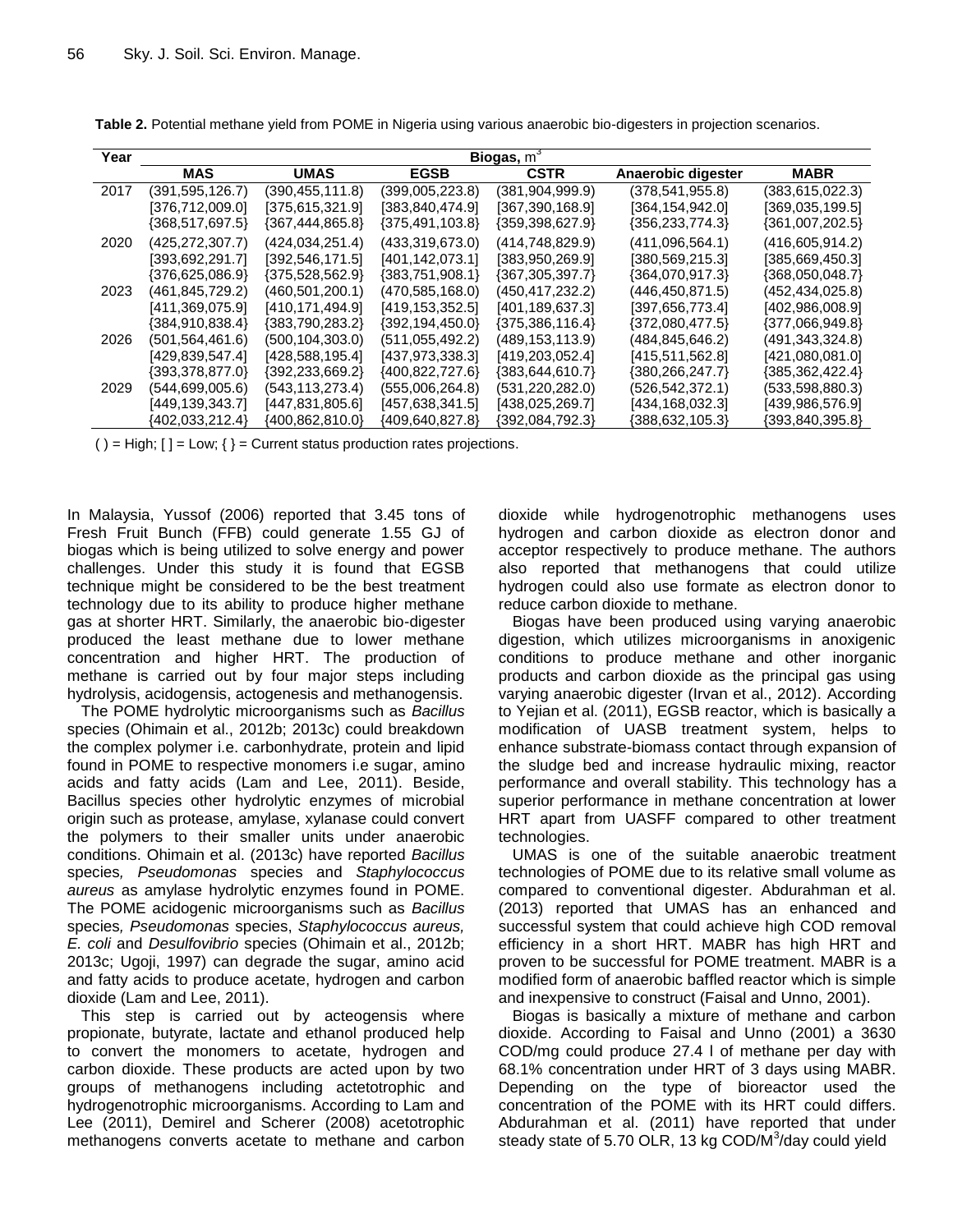optimum methane concentration of 68.7% using MAS. Irvan et al. (2012) reported methane generation per COD in POME to yield 0.16 kg/COD at 3.94 HRT using anaerobic digester with thermophilic anaerobic reactor. Abdurahman et al. (2013) reported that 5.4 days HRT with 9.45 kg/COD/m<sup>3</sup>/day substrate utilization rate to produce 68.5 methane concentration using UMAS. EGSB reactor operated at 35°C and HRT of 3 days, later 2 day, has its OLR increased from 1.45 to 16.5 kg  $\text{COD/m}^3$ /day showing COD removal of 90.5% at 3 days HRT and OLR of 10.5 kg  $\text{COD/m}^3/\text{day}$ , which transform only about 46% organic matter in POME to methane (Yejian et al., 2011). Chotwattanasak and Puetpaiboon (2011) reported that at HRT of 6.5 days with OLR 8.70 kg/COD/m<sup>3</sup>day at 65% and 93% COD and BOD removal respectively, 66.41% of methane gas will be generated. The authors also reported that under 7 days HRT, corresponding to OLR 6.50 kg  $\text{COD/m}^3$ /day, a specific methane gas generation of  $0.35 \text{ m}^3\text{CH4/kg/COD}$  could be achieved with an average methane concentration of 67% using anaerobic digesters, which could be a cheap source of energy for a gas engine to produce electricity. This could be successful due to high heating content. Foo and Hameed (2009) have reported the calorific value of POME biogas as  $34.5$  MJ/m<sup>3</sup>. During biogas conversion to usable energy, a supporting power demand is necessary for the cooling of the compressor system and it is estimated to account for 12% of the gross power generation, therefore producing a net power output of 88% (Gopal and Ma, 1986 cited in Yeoh, 2004).

The potential for biogas could yield a positive result in Nigeria due to large oil palm plantation across the country especially in southern Nigeria were they are found in both wild and plantations. Oil palm industry is carried by three scale of processors including smallholder (traditional), semi-mechanized and mechanized scale. The semimechanized and mechanized processors account for about 20%, which is scarcely located across the major oil palm processing states in Nigeria. The smallholder dominates the oil palm estates and mills accounting for about 80% of the oil palm coverage. According to PIND (2011) several million smallholders plantation are spread over an estimated area of 1.65 - 3.00 million ha (PIND, 2011). The estimate for oil palm plantations in Nigeria ranges from 169,000 ha (72,000 ha of estate plantations and 97,000 ha of smallholder plantations) to 360,000 ha of plantations (PIND, 2011). Similarly recent report in 2013 states that approximately 24 million hectares land is ideal for oil palm plantation, but only about 3.0 million hectares is put to use representing 12.5% (Business Day, 2013). Of these, Niger Delta region have an estimated range of 1.4 – 1.8 million hectares of oil palm plantation and over 1.1 million hectares of wild grove plantation. The processing of fresh fruit bunch of oil palm lead to the generation several metric tonnes of palm oil the range of 790,000 (2004) 800 (2005), 810,000 (2006), 820,000 (2007), 850,000 (2008 to 2011), 910,000 (2012) and

930,00 (2013) (Ohimain and Izah, 2014b). Also projections made indicate that, there could be a significant increase in palm oil production in few years to come due to intensive approach taken by stakeholder and government to reactivate the sector. These could also lead to the production of high volume of POME. The estimated quantity of POME for the period (2004 – 2013) is presented in Figure 2. Projections made could be higher which could lead to having higher biogas potentials from it under anaerobic condition.

#### **Conclusion**

POME is rich in nutrients and microorganisms. The microorganisms are able to mineralize the nutrient alongside with other pollution indicators like BOD and COD to produce biogas using various designs of anaerobic bio-digesters and choosing the most appropriate one out of the lot. The study found that EGSB treatment technology is the best due to its ability to produce higher percentage of methane gas at higher concentrations and low HRT of POME respectively. The capture of biogas from POME and potential utilization in electricity generation and supplying cooking fuel could reduce demand of convectional fossil fuel like kerosene and diesel. This could also increase renewable energy share in Nigerian energy mix by management of POME, thereby reverting environmental degradation.

#### **Acknowledgements**

The authors which to thank Prof B.P. Gupta, Director, Vidhyapeeth Institute of Science and Technology, Bhopal, India and Eng. Pantea Emilia of University of Oradea, Faculty of Environmental Protection, Romania for their valuable suggestions and contributions.

#### **REFERENCES**

- Abdurahman NH, Azhari NH, Rosli YM (2013). Ultrasonic Membrane Anaerobic System (UMAS) for Palm Oil Mill Effluent (POME) Treatment, In: International Perspectives on Water Quality Management and Pollutant Contro[l.http://dx.doi.org/10.5772/54459.](http://dx.doi.org/10.5772/54459)
- Abdurahman NH, Rosli YM, Azhari NH, Tam SF (2011). Biomethanation of Palm Oil Mill Effluent (POME) by Membrane Anaerobic System (MAS) using POME as a Substrate, World Academy of Sci., Eng. and Technol., 51: 419 – 424.
- Ahmad AL, Ismail S, Bhatia S (2003). Water recycling from palm oil mill effluent (POME) using membrane technology, Desalination, 157: 87- 95.
- Awotoye OO, Dada AC, Arawomo GAO (2011). Impact of Palm Oil Processing Effluent Discharging on the Quality of Receiving Soil and Rivers in South Western Nigeria, J. of Appl. Sci. Res., 7(2): 111 - 118.
- Begum S, Saad FM (2013). Techno-economic analysis of electricity generation from biogas using palm oil wastes, Asian J. of Sci. Res., 6(2): 290 – 298.
- Borja R, Banks CJ (1994a). Anaerobic digestion of palm oil mill effluents using an up-flow anaerobic sludge blanket reactor. Biomass and